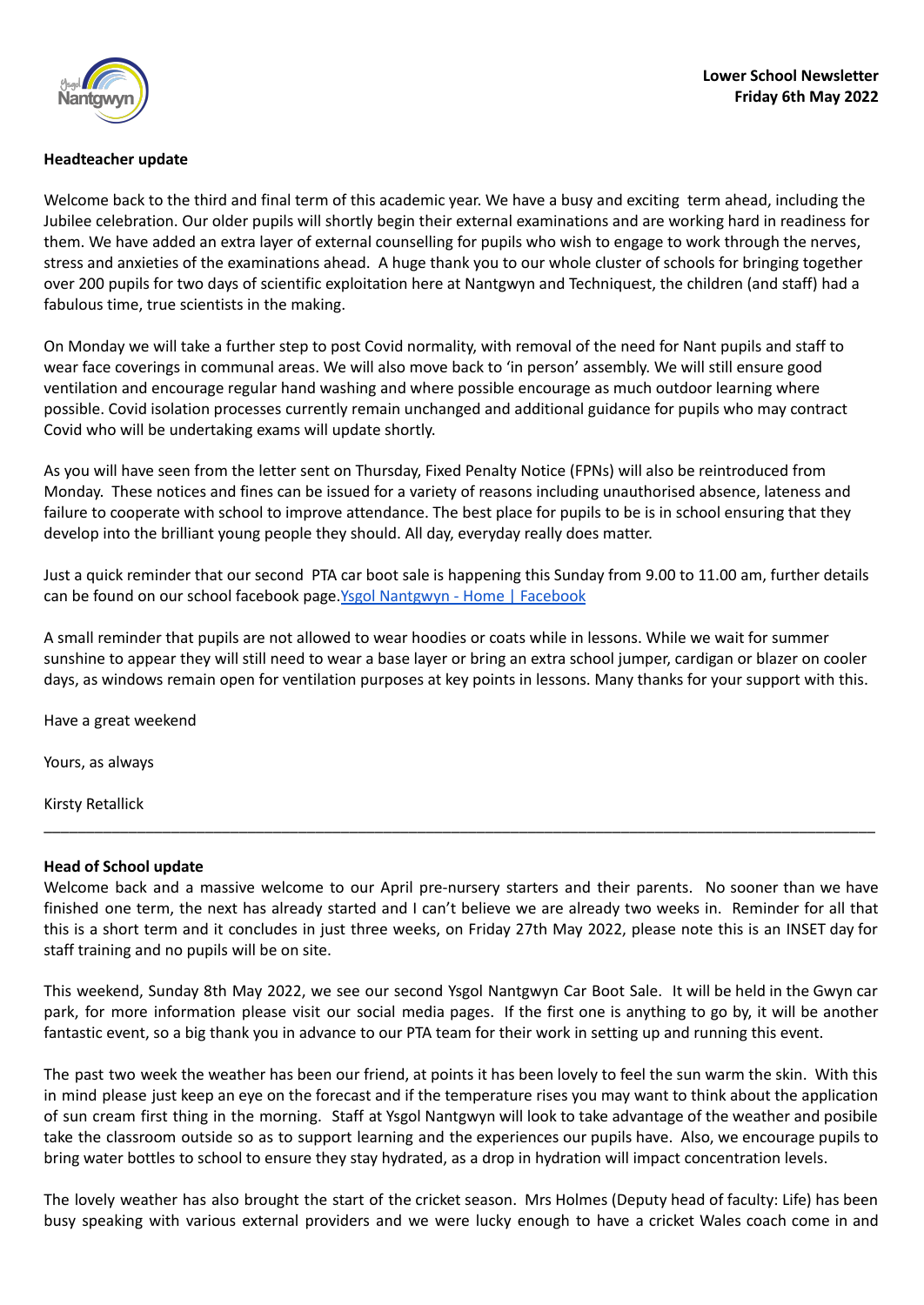deliver a taster session to some pupils in lower school. So a big thank you to the faculty of life for the second newsletter running.

Phonics, literacy and numeracy skills remain the main focus of each morning - the progress we are seeing is really pleasing. Together (home and school) we are doing a fantastic job in developing the reading skills of our pupils, but it is not done…I am still requesting that all parents read for a minimum of 20/30 minutes each night to support the excellent work pupils are doing in school. If you have any concerns, please contact a member of the lower school team and we will pick it up with the class teacher.

The audiology team has been doing a fantastic job in playing catch-up following the pandemic. Last Friday it was the turn of Year 1 to have their hearing tested. If there are any concerns following the testing then the audiology team will be in direct contact with as a family.

Polite reminder, while not ideal and I strongly advise against removing pupils from school during term time, please let us know if you are thinking or doing this. Families that do not inform us waste the time of staff who are trying to locate or follow up absences daily. We want to work with families, but we need you to communicate absence for whatever reason with us either in advance or on the morning in question.

I do not need to tell you the importance of having good attendance, but, in order for a child to reach their full potential they should maintain an attendance above 95% throughout their educational journey (not just Yr11), so you son/daughter's journey has already begun and they need to be in school.

Finally, to all families, I hope you have a fantastic weekend and we will see you on Monday.

Kind regards,

# J Davies

Mr Davies Assistant Headteacher - Head of Lower School

## **School Update**

## **Weekly wonders**

The following pupils have received our weekly wonder award. This is awarded by the class teachers and reasons for awarding a pupil is given below. Congratulations all, keep it up.

\_\_\_\_\_\_\_\_\_\_\_\_\_\_\_\_\_\_\_\_\_\_\_\_\_\_\_\_\_\_\_\_\_\_\_\_\_\_\_\_\_\_\_\_\_\_\_\_\_\_\_\_\_\_\_\_\_\_\_\_\_\_\_\_\_\_\_\_\_\_\_\_\_\_\_\_\_\_\_\_\_\_\_\_\_\_\_\_\_\_\_\_\_\_\_\_\_\_

| <b>Class</b>       | Weekly Wonder - w/c: 25/04/2022                                                                                | Weekly Wonder - w/c: 02/05/2022                                                                                          |  |  |
|--------------------|----------------------------------------------------------------------------------------------------------------|--------------------------------------------------------------------------------------------------------------------------|--|--|
| <b>Nursery</b>     | Lenny George for being kind, helpful and<br>working hard.                                                      | Marni Chennells-Jones for excellent cutting skills<br>and good listening.                                                |  |  |
| <b>Reception 1</b> | Thea, for trying really hard with her reading.<br>well done.                                                   | Oliver, for really neat work all week, well done.                                                                        |  |  |
| <b>Reception 2</b> | Jagger for nice writing and blending                                                                           | Eve for working hard and being brave                                                                                     |  |  |
| Year 1A            | Alys for moving groups and working so well<br>in her new group. She is becoming so<br>independent.             | Cora for excellent answers in English and for<br>completing all her levels on Reading Eggs and<br>Story world! Well done |  |  |
| Year 1B            | Cara for making a fantastic boat during our<br>STEM lesson. Her boat held the most<br>treasure before sinking. | Aliyah for improving her reading and writing.                                                                            |  |  |
| Year 2A            | Matilda for always presenting her work with                                                                    | Teigha for working with such enjoyment and                                                                               |  |  |